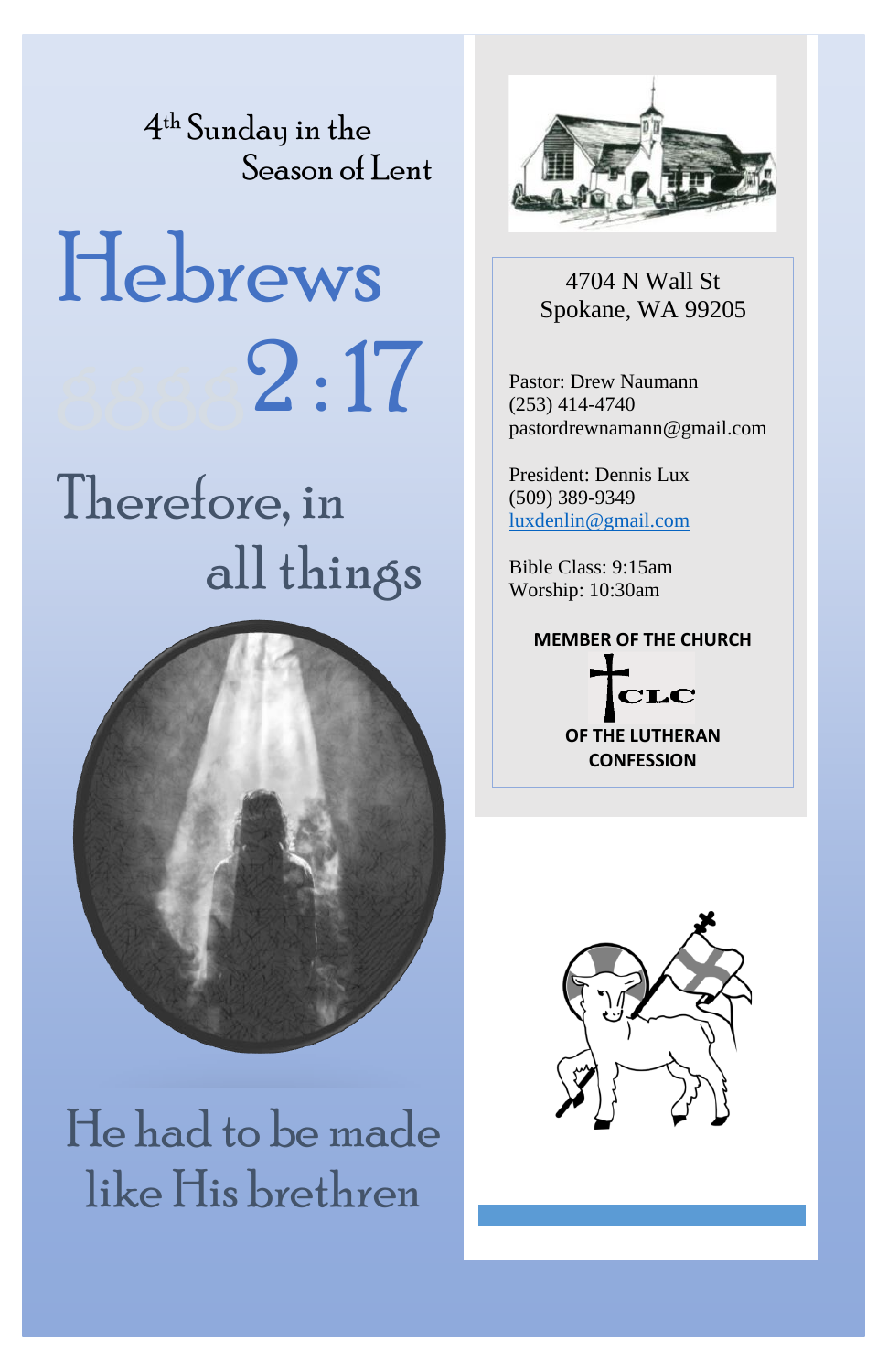### **MARCH 27 th 2022**

### **Pre-Service Meditation** *John 6:43-44*

*Jesus therefore answered and said to them, "Do not murmur among yourselves. 44 No one can come to Me unless the Father who sent Me draws him; and I will raise him up at the last day.* 

**Prayer: Lord Jesus Christ, you truly are the bread that comes down from heaven. By descending to earth and taking on human flesh and blood, you were made the perfect sacrifice for the sin of the world. Thank you for being our High Priest and making the payment we could not. Lead us always back to your cross, and comfort us in our own crosses. Amen.**

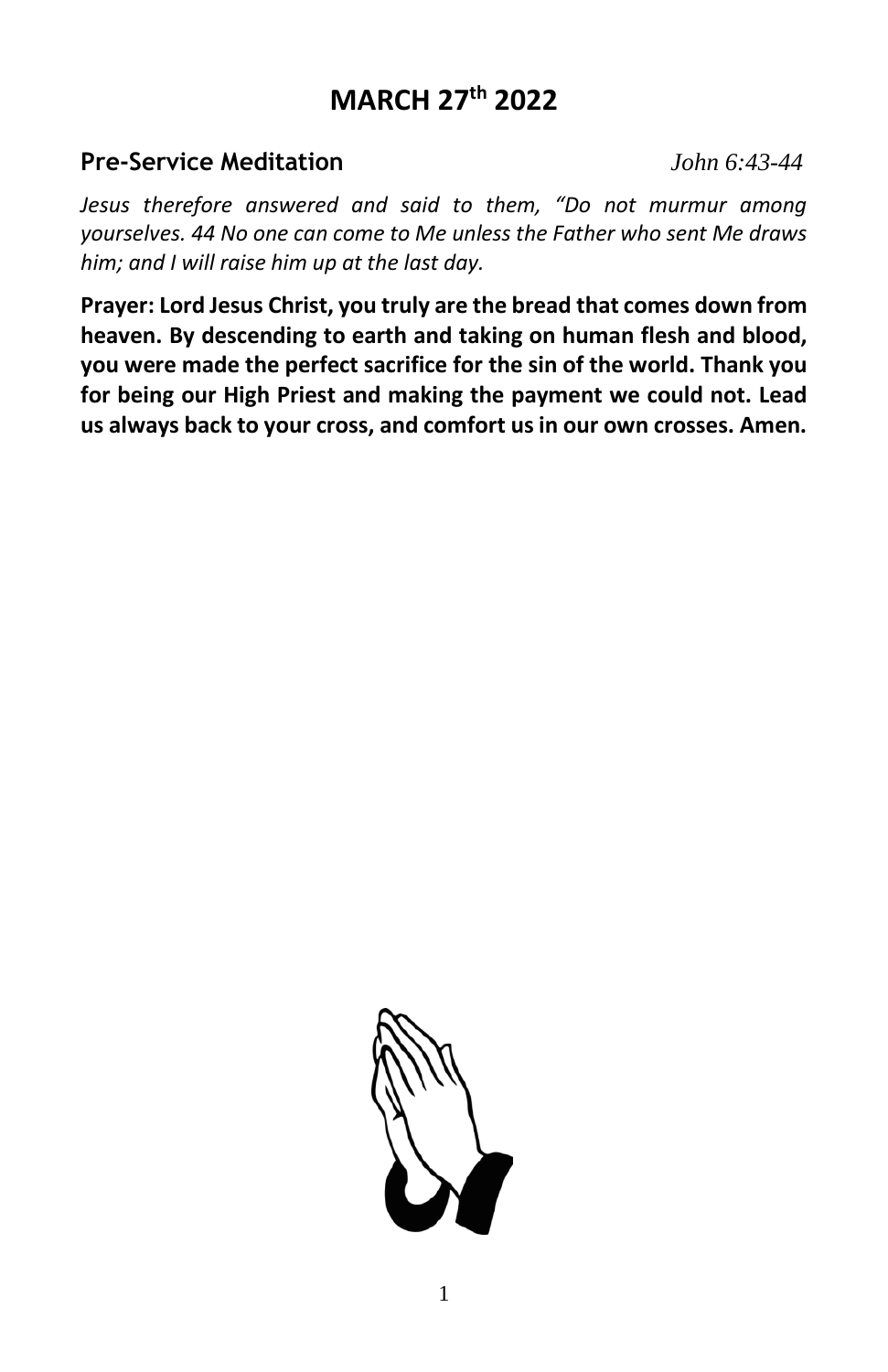### Service of the Word

### **Opening Prayer**

**Hymn** *TLH 510 Savior, Sprinkle Many Nations*

### **Invocation**

- P In the Name of the Father and of the Son and of the Holy Spirit.
- C (spoken) **Amen.**

### **Confession and Absolution** *WS pg 12*

- $\left| \mathbf{P} \right|$  We have come into the presence of God, who created us to love and serve Him as His dear children. But we have disobeyed Him and deserve only His wrath and punishment. Therefore, let us confess our sins to Him and plead for His mercy.
- C **Merciful Father in heaven, I am altogether sinful from birth. In countless ways I have sinned against You and do not deserve to be called Your child. But trusting in Jesus, my Savior, I pray: Have mercy on me according to Your unfailing love. Cleanse me from my sin, and take away my guilt.**
- $\mathbf{P}$  God, our heavenly Father, has forgiven all your sins. By the perfect life and innocent death of our Lord Jesus Christ, He has removed your guilt forever. You are His own dear child. May God give you strength to live according to His will.
- C (spoken) **Amen.**

### LORD, HAVE MERCY Kyrie

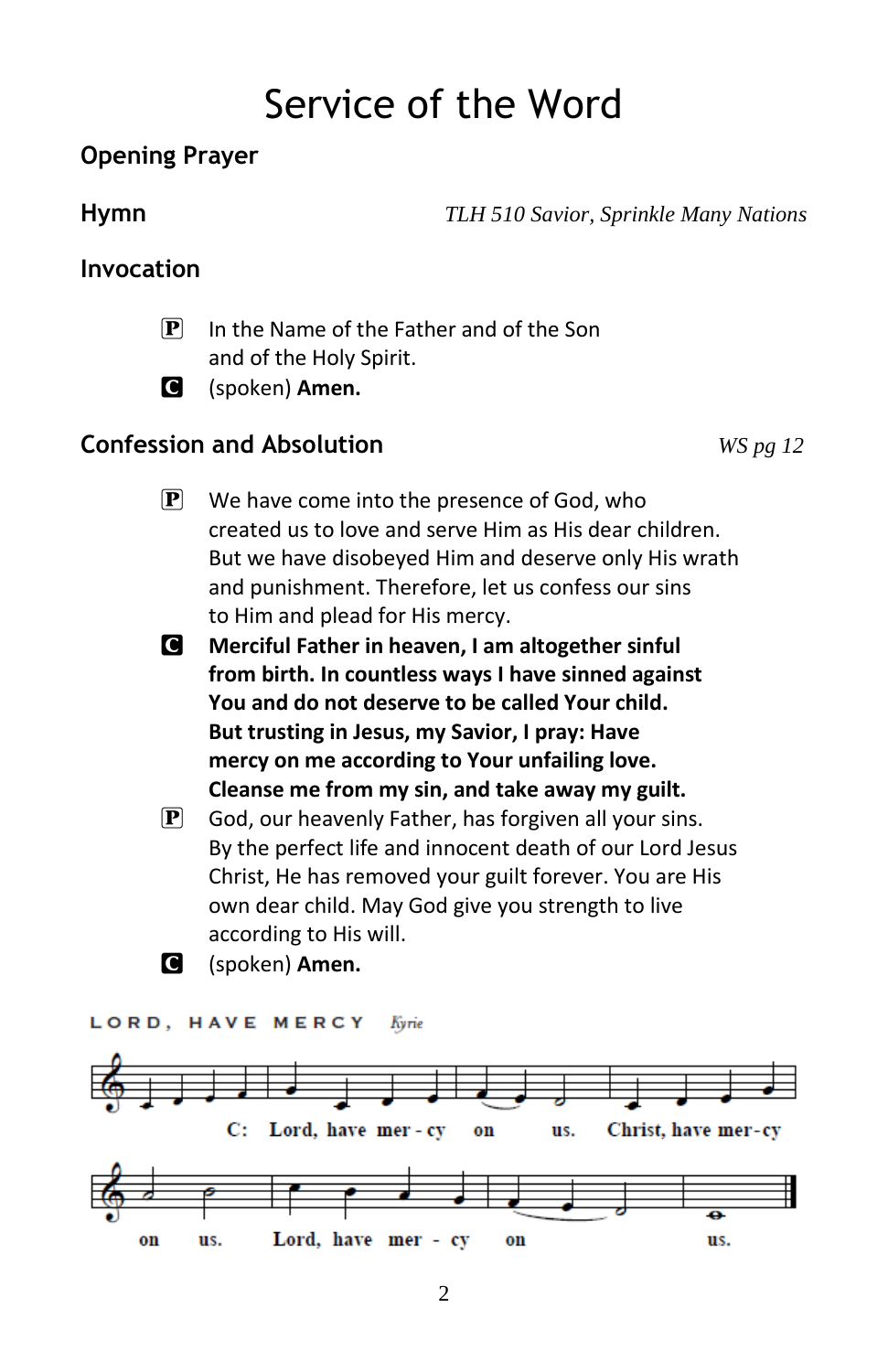GLORY TO GOD IN THE HIGHEST Gloria in Excelsis



### **Salutation and Collect of the Day**

- $\left[\mathbf{P}\right]$  Let us pray...
- . . . through Jesus Christ our Lord, who lives and reigns with You and the Holy Spirit, one God, now and forever.



C (spoken) **Amen.**

### **First Reading** *Isaiah 7:10-15*

Moreover the Lord spoke again to Ahaz, saying, 11 "Ask a sign for yourself from the Lord your God; ask it either in the depth or in the height above." 12 But Ahaz said, "I will not ask, nor will I test the Lord!"

13 Then he said, "Hear now, O house of David! Is it a small thing for you to weary men, but will you weary my God also? 14 Therefore the Lord Himself will give you a sign: Behold, the virgin shall conceive and bear a Son, and shall call His name Immanuel. 15 Curds and honey He shall eat, that He may know to refuse the evil and choose the good.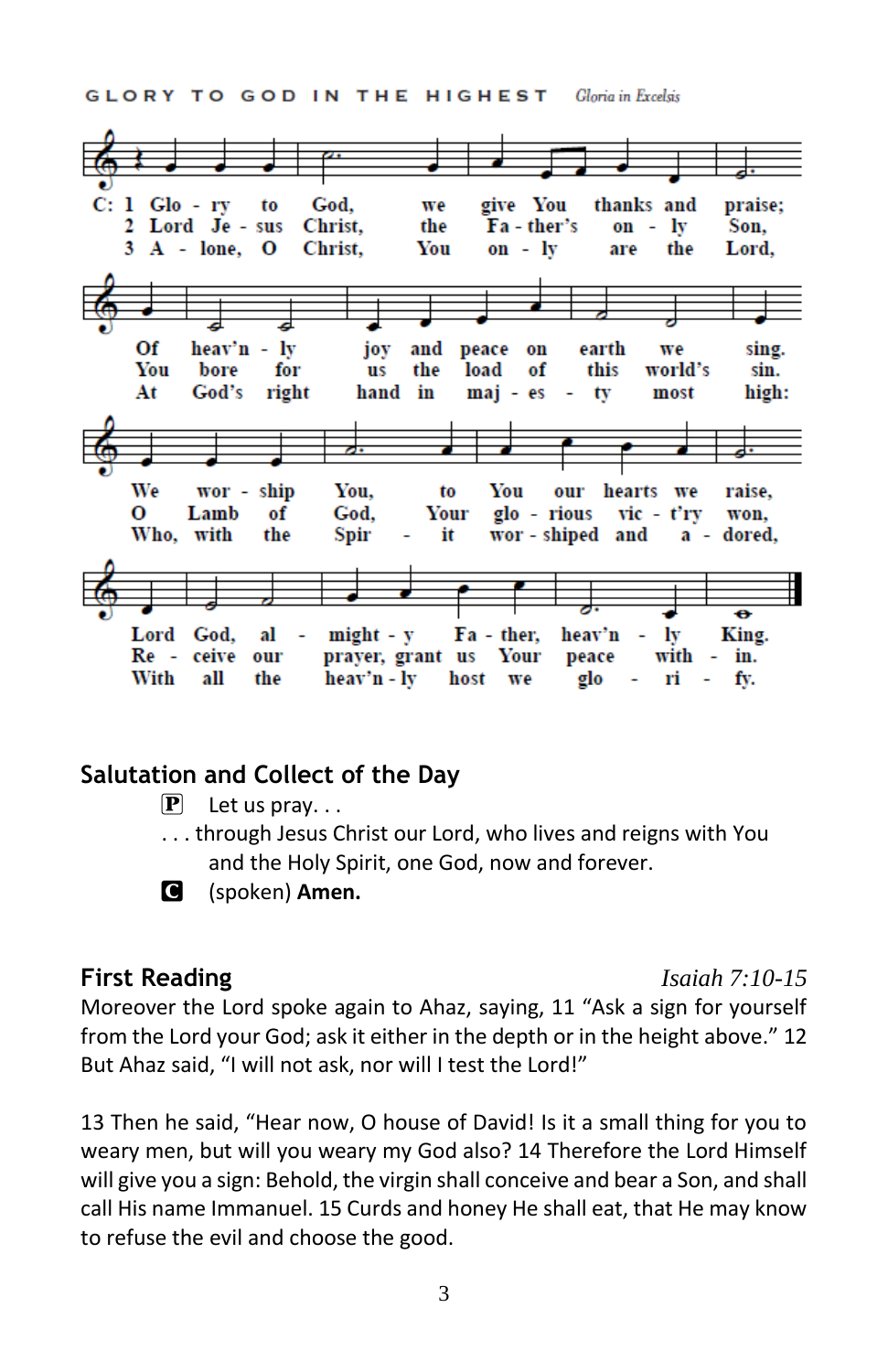### **Psalm of the Day** *Psalm 8 (selected verses)* **P** When I consider Your heavens, the work of Your fingers, the moon and the stars, which You have ordained, C **What is man that You are mindful of him, and the son of man that You visit him?**  $\mathbf{P}$  For You have made him a little lower than the angels, C **And You have crowned him with glory and honor.**  $\mathbf{P}$  You have made him to have dominion over the works of Your hands; C **You have put all things under his feet,**  $\mathbf{P}$  All sheep and oxen - even the beasts of the field, C **The birds of the air, and the fish of the sea that pass through the paths of the seas.** P O Lord, our Lord, C **How excellent is Your name in all the earth!**

**Second Reading** *John 6:41-47* The Jews then complained about Him, because He said, "I am the bread which came down from heaven." 42 And they said, "Is not this Jesus, the son of Joseph, whose father and mother we know? How is it then that He says, 'I have come down from heaven'?"

43 Jesus therefore answered and said to them, "Do not murmur among yourselves. 44 No one can come to Me unless the Father who sent Me draws him; and I will raise him up at the last day. 45 It is written in the prophets, 'And they shall all be taught by God.' Therefore everyone who has heard and learned from the Father comes to Me. 46 Not that anyone has seen the Father, except He who is from God; He has seen the Father. 47 Most assuredly, I say to you, he who believes in Me has everlasting life.

 $\mathbf{P}$  Blessed are they who hear the Word of God and keep it!

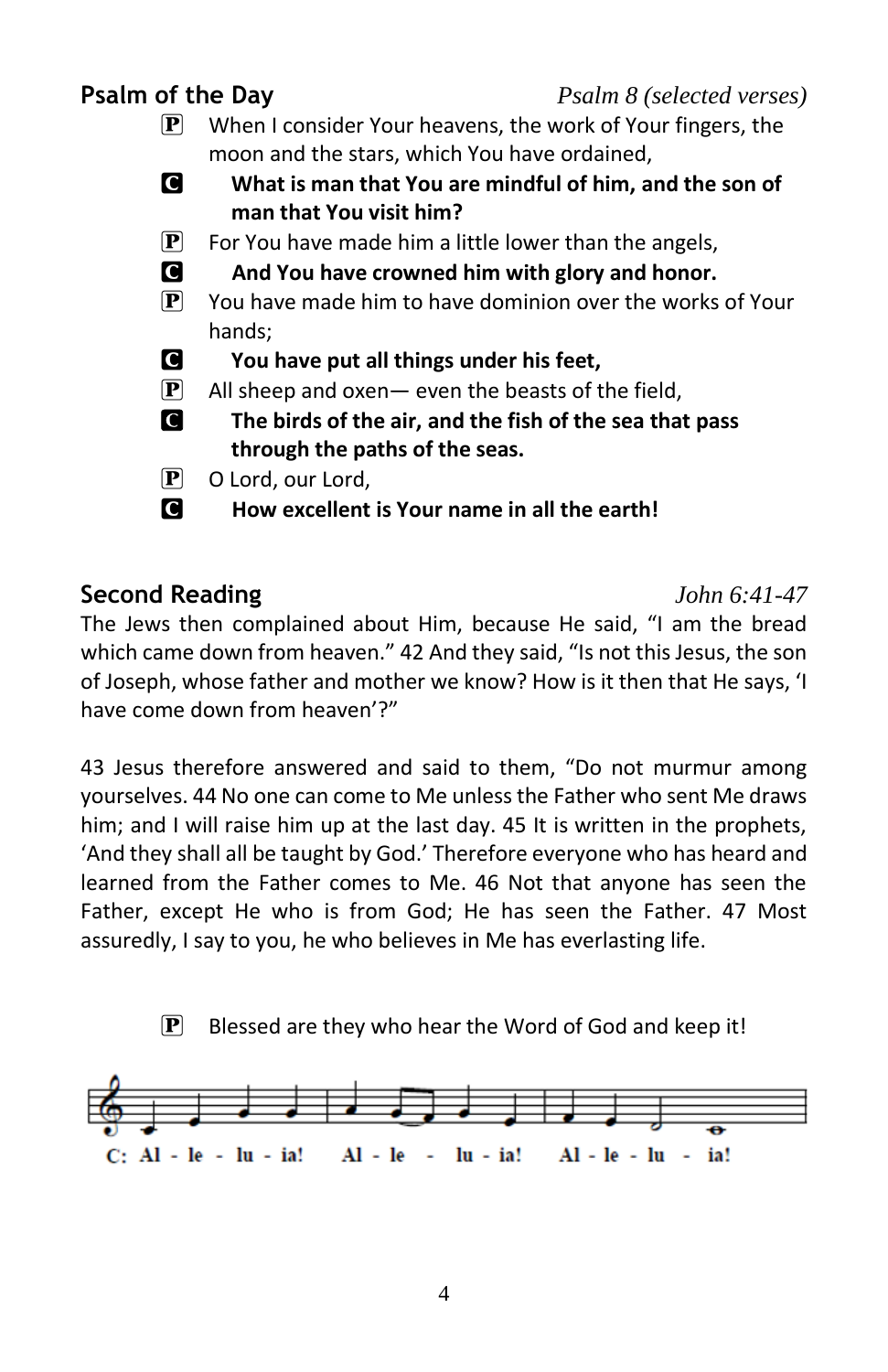

### **Apostles' Creed**

C **I believe in God, the Father Almighty, maker of heaven and earth.**

> **And in Jesus Christ, His only Son, our Lord, Who was conceived by the Holy Spirit, born of the virgin Mary, suffered under Pontius Pilate, was crucified, died and was buried. He descended into hell. The third day He rose again from the dead. He ascended into heaven and is seated at the right hand of God the Father Almighty. From there He will come to judge the living and the dead.**

**I believe in the Holy Spirit, the holy Christian Church, the communion of saints, the forgiveness of sins, the resurrection of the body,** and the life  $\div$  everlasting. Amen.

**Hymn** *TLH 375 If Thy Beloved Son, O God (vv. 1-2, 4)*

**Sermon** *Hebrews 2:14-18*

Inasmuch then as the children have partaken of flesh and blood, He Himself likewise shared in the same, that through death He might destroy him who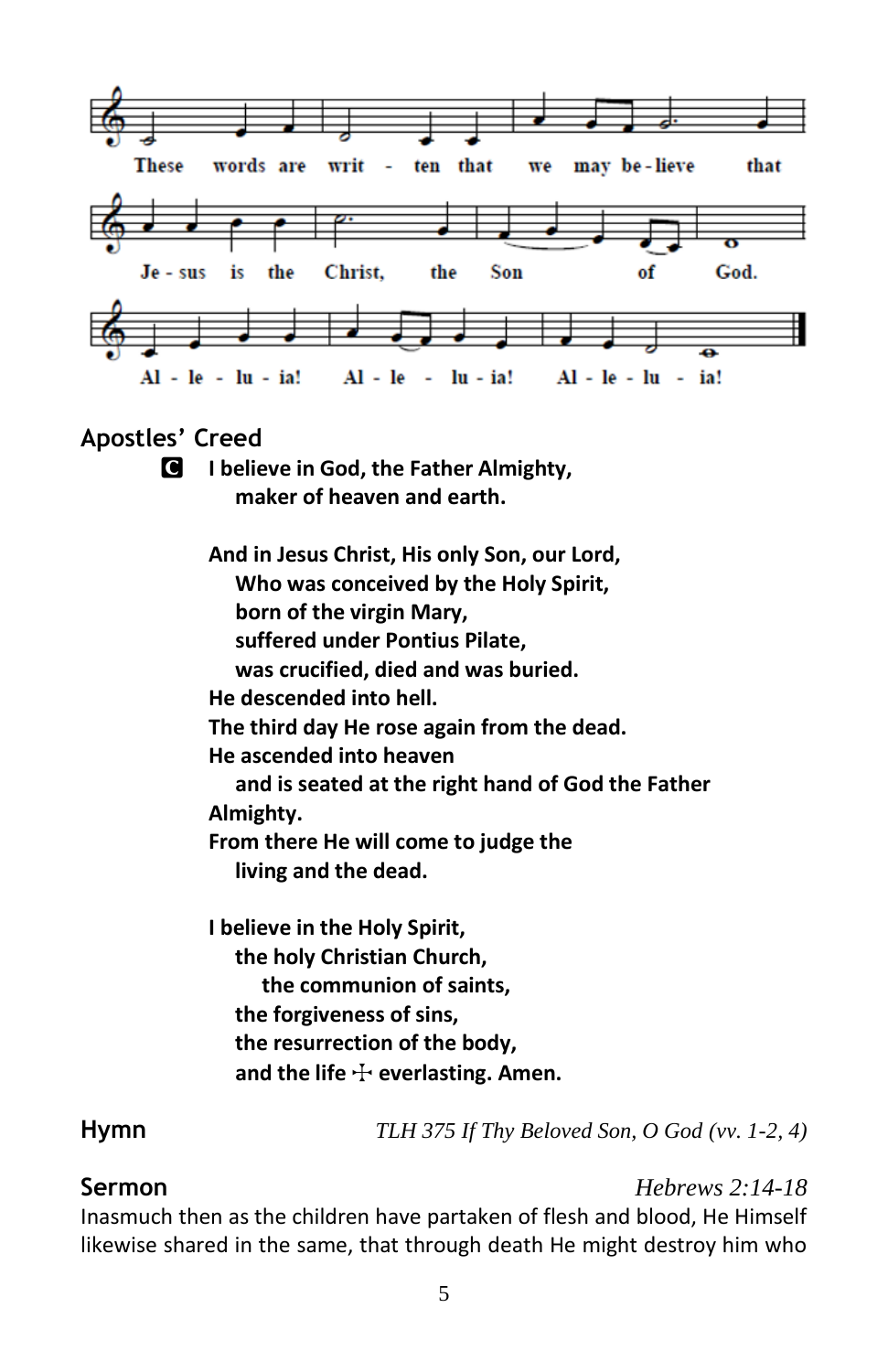had the power of death, that is, the devil, 15 and release those who through fear of death were all their lifetime subject to bondage. 16 For indeed He does not give aid to angels, but He does give aid to the seed of Abraham. 17 Therefore, in all things He had to be made like His brethren, that He might be a merciful and faithful High Priest in things pertaining to God, to make propitiation for the sins of the people. 18 For in that He Himself has suffered, being tempted, He is able to aid those who are tempted.

### **HE KNOWS**

### **I: Jesus knows your temptation**

- **II: Jesus knows your tribulation**
- **III: Jesus knows your salvation**
- 
- $\mathbf{P}$  The peace of God, which passes all understanding, keep your hearts and minds in Christ Jesus.

C **Amen.**

OFFERTORY



**Hymn** *TLH 367 Hail, Thou Once Despised Jesus*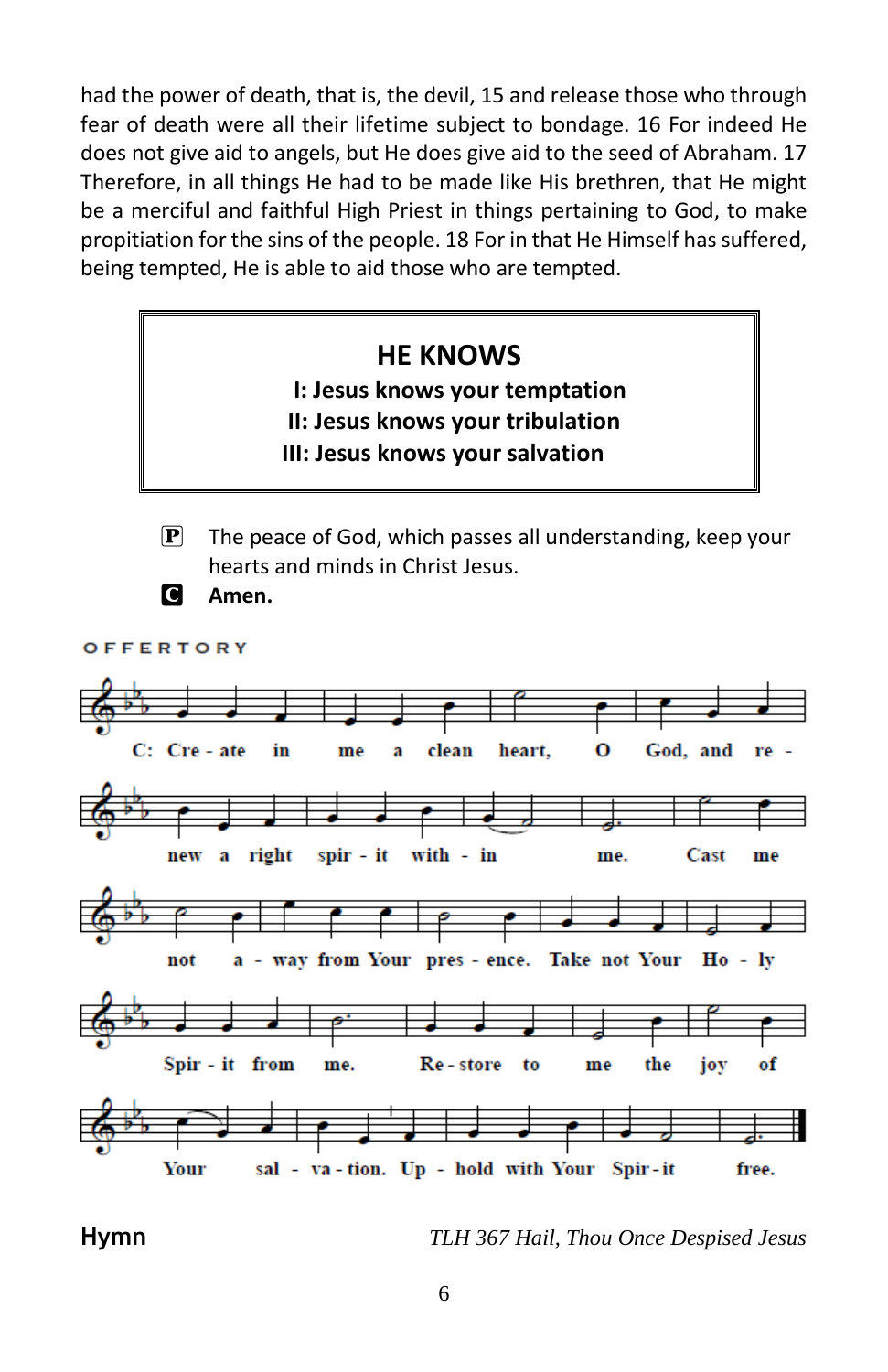### **Offering**

**Prayer of the Church & the Lord's Prayer**

C **Our Father who art in heaven, Hallowed by thy name, Thy kingdom come, Thy will be done on earth as it is in heaven; Give us this day our daily bread; And forgive us our trespasses As we forgive those who trespass against us; And lead us not into temptation, But deliver us from evil. For thine is the kingdom and the power and the glory Forever and ever. Amen**

### **Benediction**

 $\boxed{\mathbf{P}}$  The Lord bless you and keep you. The Lord make His face shine upon you and be gracious unto you.

The Lord lift up His countenance upon you and  $\pm$  give you peace.



**Closing Hymn** *TLH 652 I Lay My Sins on Jesus*

**Silent Prayer**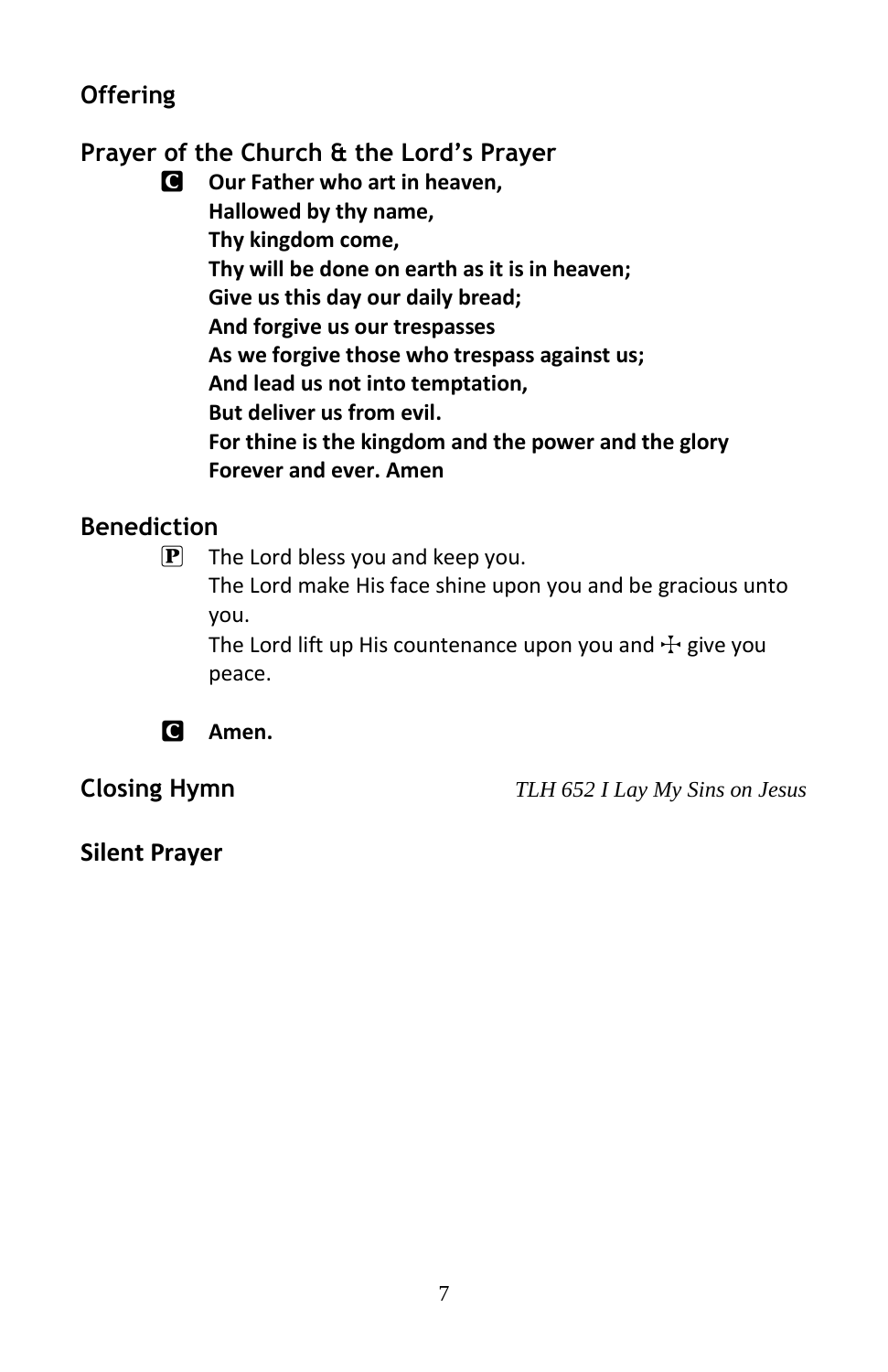### **Welcome to worship at Trinity!**

**Please wait to be ushered** out of the sanctuary. Please do not leave any bulletins or other materials behind. **Offerings** may be left in the offering plate in the narthex or mailed to the church.

**Guest and Visitors**, we are delighted to have you here for worship with us this morning and are grateful for the opportunity to share the saving gospel message of Jesus Christ with you! We also invite you to sign our guest book in the entryway. Please speak to the members and pastor if you wish to learn more about the Gospel ministry here at *Trinity*, and we hope to see you again!

### **ANNOUNCEMENTS**

### **BIBLE CLASS & SUNDAY SCHOOL**

Bible Class – Now: Apostles Creed/Trinity Up Next: Apostles Creed/Trinity Sunday School – Now: Jailer of Philippi Up Next: The Fiery Furnace

**MIDWEEK LENTEN SERVICES –** This year for our midweek Lenten services, we will be considering the **SEARCHING QUESTIONS OF OUR SAVIOR'S PASSION**. We also look forward to hearing the Word from pastors Wayne Eichstadt and Dave Naumann via pulpit exchange throughout the season. Midweek services will begin at 6:30pm every Wednesday from March  $3<sup>rd</sup>$  – April 6<sup>th</sup>. Good Friday worship will be held on April 15<sup>th</sup> at 6:30pm, and Easter Sunday on April 17<sup>th</sup> at 10:30am. Please mark your calendars accordingly and join us to ponder our Lord's Passion, suffered for our salvation!

**MOWING SCHEDULE** – We will be resuming our church property mowing schedule this week. Please keep an eye on the schedule to ensure our property is kept in good order over the coming months. If you have been on the schedule previously but are unable to continue serving in this capacity or if you would like to volunteer to help going forward, please speak with Pastor Naumann. If you ever cannot mow on your scheduled week, please let Pastor Naumann know so we can get it covered.

**CHRISTIAN EDUCATION SEMINARY –** A seminar on the benefits and blessings of a Christ-centered education is scheduled to take place on Sunday, April  $3^{rd}$  at 6:30pm. It is being hosted by Gethsemane Lutheran Church but will be held at the CenterPlace Regional Event Center Auditorium.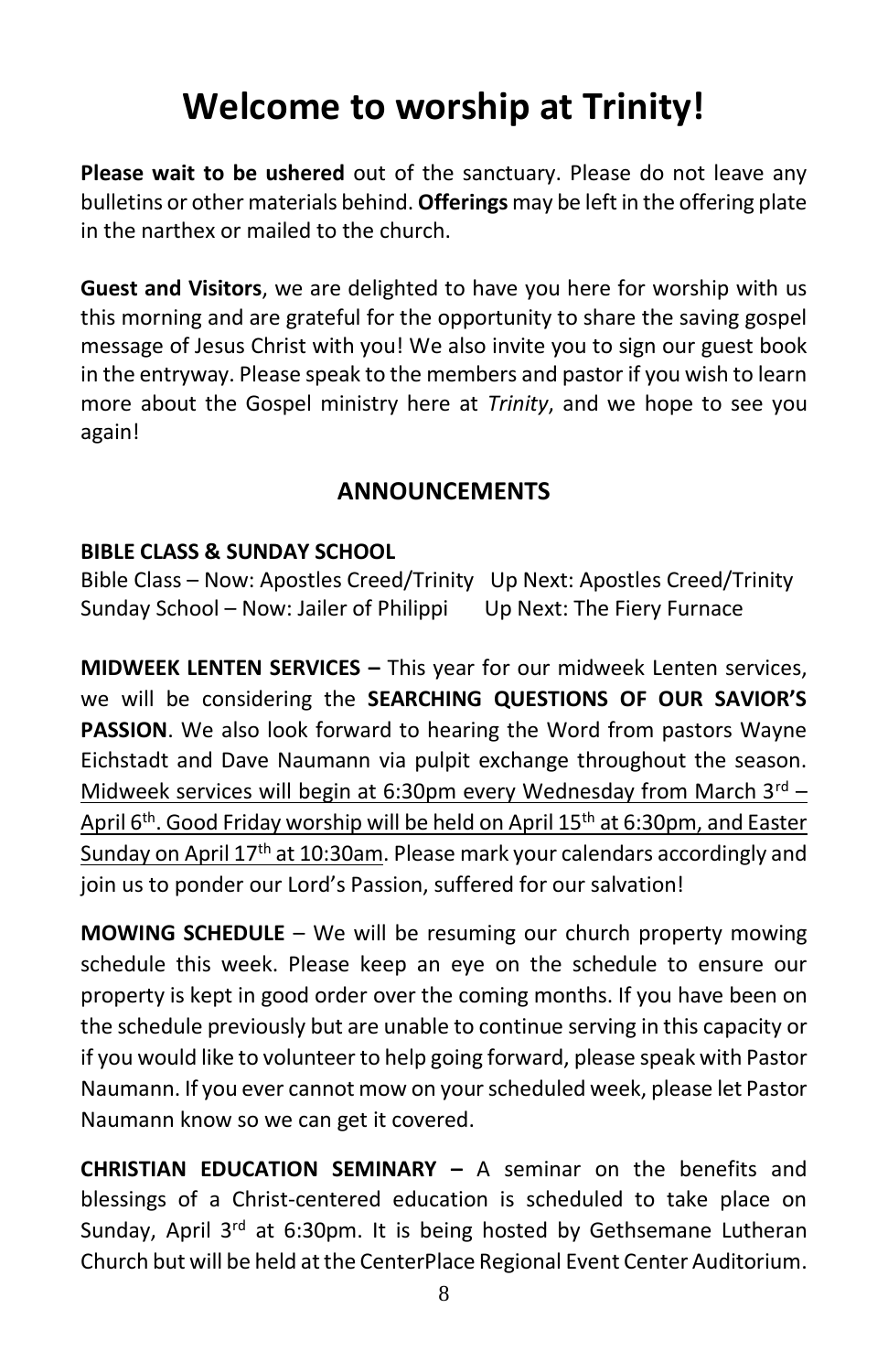For more information, see the handouts in the entryway. If you would like to go but need a ride, speak with Pastor Naumann to arrange transportation.

**ILC YOUTH CAMP -** CLC Youth Camp will be taking place on the Immanuel campus in Eau Claire, June 12-18. It is a week-long camp of faith, fellowship, and fun. Camp is open to kids going into grades 6-9 and the cost is \$135/camper. There is also a morning pre-camp program available for kids going into grades K-5 with a cost of \$60/camper. Registration will open Sunday, March 27th at 3 PM. For more information visit youthcampclc.wixsite.com/camp, or email the camp directors Kendra Rodebaugh and Sam Radermacher a[t youthcamp.clc@gmail.com](mailto:youthcamp.clc@gmail.com)

**CALL FOR NOMINATIONS -** The deadline is March 31 for nominations to CLC offices at our upcoming synod convention, June 23-26, 2022. Pastors, professors, male teachers, and voters of congregations within the Church of the Lutheran Confession are invited to nominate individuals for the following synodical offices: • CLC President • CLC Vice-President • CLC Moderator • CLC Secretary ● Called Servants for the Board of Trustees, Regents, Missions, and Education ● Lay Members for the Board of Trustees, Regents, Missions, and Education. An online nomination form and accompanying information is available on the clclutheran.org website (scroll down to "Convention 2022"). Nominations may also be sent by regular mail at this address: Moderator Paul D. Nolting, 810 W 3rd St, Valentine, NE 69201. U.S. mail must be postmarked no later than March 31.

**HAVE YOU CONSIDERED ILC? -** Our Immanuel Lutheran College in Eau Claire, Wisconsin, offers an academically excellent, Christ-centered college education. There are four-year degree programs in Education (BS) and Pre-Theology (BA), as well as a two-year Associate of Arts program. ILC offers a range of student aid to help you finance your education; apply by the May 1 deadline to receive priority consideration. If you are a high school junior or senior (or older) thinking about college, check out our academic and registration information at ILC.edu, or contact our CLC recruiter, Pastor Sam Rodebaugh, at sam.rodebaugh@gmail.com, cell (414) 534-7279.

**THE WITNESS -** An online publication that has been put out in years past by young people within our fellowship has recently started publishing articles again on their website, clcwitness.org. Take a look for yourself if you'd like to add some edifying reading material to your week. High school and college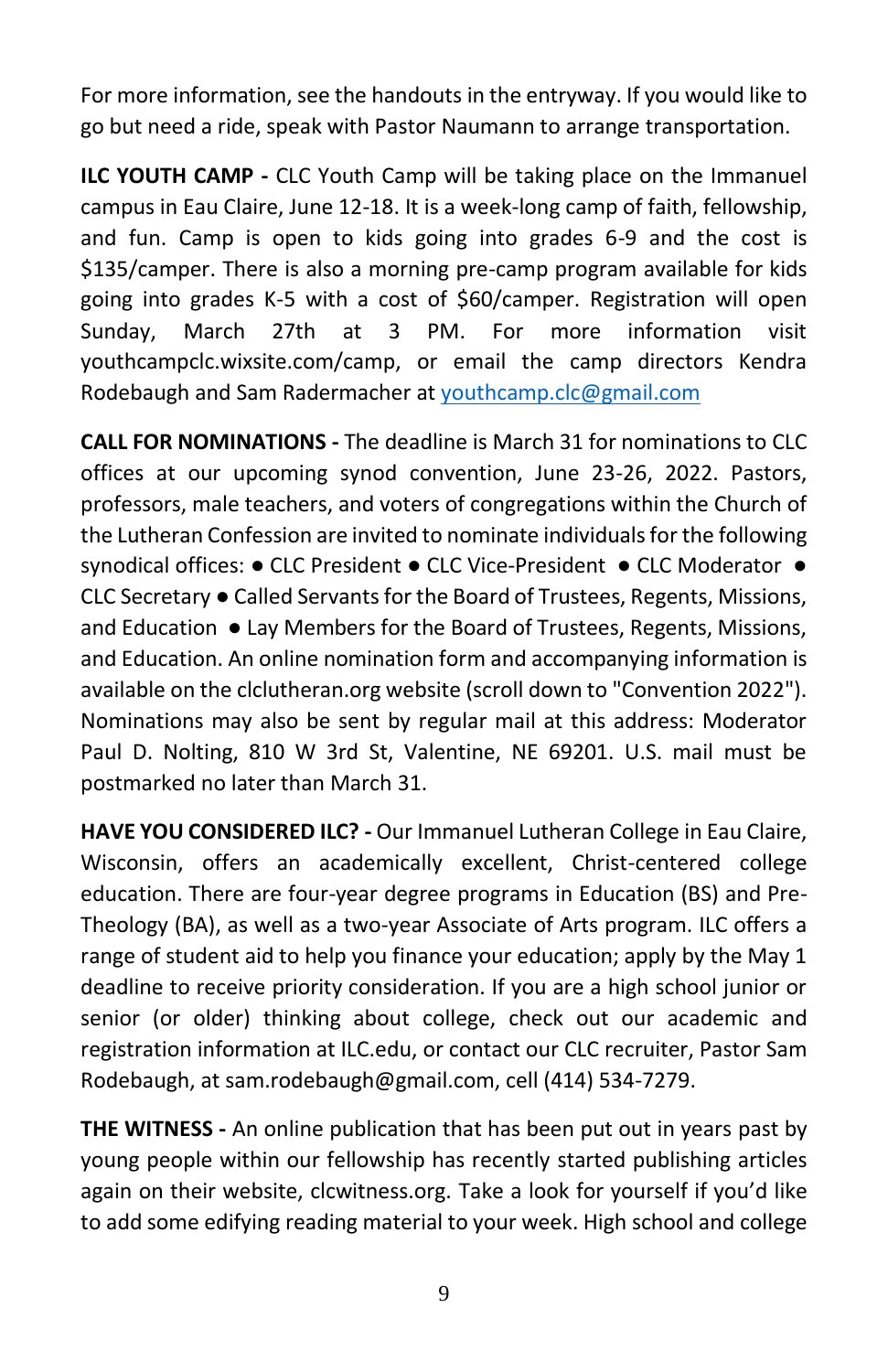aged people are especially encouraged utilize this as a resource, which addresses specifically many of the dangers facing young Christians today.

### **PRAYERS REQUESTED**

• Please keep the tumultuous situation in Ukraine in your prayers. May the peace of God keep not only our hearts, but the hearts of all who trust in him, wherever they may be, in Christ Jesus. May the Creator of heaven and earth bring the violence to a swift end according to His perfect will.

### **CALL NEWS**

- Teacher Rebecca Lillo of St. Stephen's Lutheran School, Mountain View, CA, has *accepted* the call to teach the upper grade classes at Faith Lutheran School. Markesan, WI.
- Allison Brown, a member of Faith Lutheran Church, Markesan, WI, has *received* the call to teach preschool part time at Faith Lutheran School, Markesan, WI.
- Teacher Debra Mayhew has *accepted* the call to teach grades K- 4th at Grace Lutheran School, Sleepy Eye, MN.
- Mr. Luke Willitz, a member of Grace Lutheran Church, Sleepy Eye, MN, has *accepted* the call to be the pastor of Living Savior Lutheran Church, Eden Prairie, MN.
- Pastor Mark Tiefel of Redemption Lutheran Church, Lynnwood, WA, is *still considering* the call to Peace Thru Christ Lutheran Church, Middleton, WI.
- Pastor Tom Naumann of Mount Zion Lutheran Church, Madison Heights, MI, is *still considering* the call to Immanuel Lutheran Church, Winter Haven, FL.

| <b>MOWING SCHEDULE</b> |                       |  |
|------------------------|-----------------------|--|
| 4/1                    | <b>Pastor Naumann</b> |  |
| 4/8                    | <b>Dennis Lux</b>     |  |
| 4/15                   | <b>Randy Estes</b>    |  |